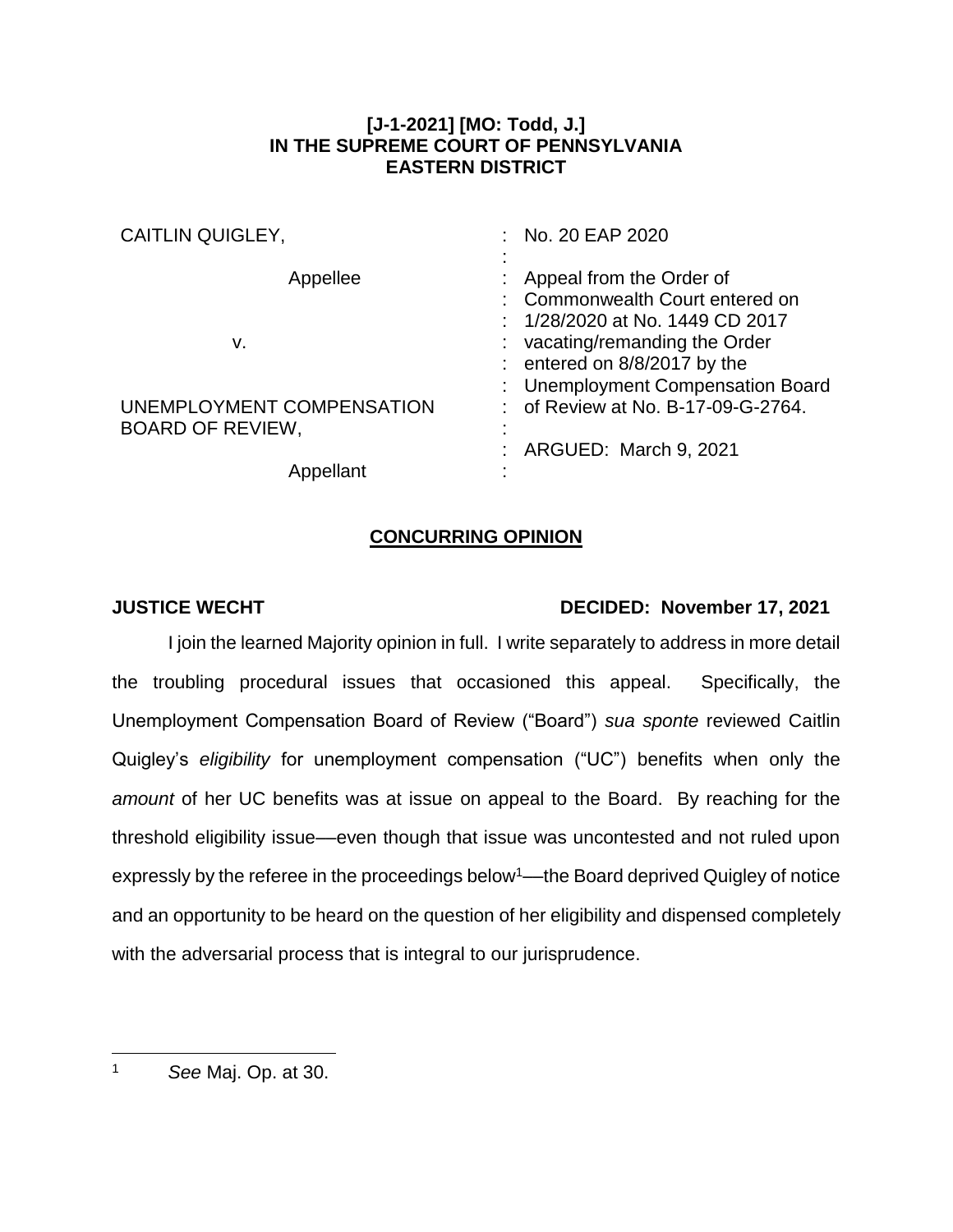The Due Process Clause of the Fourteenth Amendment to the United States Constitution provides that no state shall "deprive any person of life, liberty, or property, without due process of law."<sup>2</sup> The Supreme Court of the United States has held that the Due Process Clause affords, among other things, procedural protections against "the mistaken or unjustified deprivation of life, liberty, or property."<sup>3</sup> Although the guarantee of due process is ironclad, the form that such process takes is not. The process due in one circumstance may well differ from that due in another. Due process is flexible, inasmuch as its application to a given situation necessarily must correspond to the realities of the situation.<sup>4</sup> Due process applies with equal force, and is just as adaptive, in the context of administrative proceedings, such as those before us here. 5

Although due process can take many forms, its most basic pillar is the guarantee of notice and an opportunity to be heard––a tenet by now so ingrained and incontrovertible in our jurisprudence as to require no citation. Nonetheless, the wisdom of the Supreme Court of the United States bears remembering:

Many controversies have raged about the cryptic and abstract words of the Due Process Clause but there can be no doubt that at a minimum they require that deprivation of life, liberty or property by adjudication be preceded by notice and opportunity for hearing appropriate to the nature of the case.

\* \* \* \*

 $\overline{a}$ <sup>2</sup> U.S. CONST. amend.  $XIV, § 1$ .

<sup>3</sup> *Carey v. Piphus*, 435 U.S. 247, 259 (1978).

<sup>4</sup> *See generally Morrissey v. Brewer*, 408 U.S. 471, 481 (1972); *see also* Henry J. Friendly, *Some Kind of Hearing*, 123 U. PA. L. REV. 1267, 1279-95 (1975) (outlining eleven hallmarks of a fair hearing ranging from an unbiased tribunal to judicial review).

<sup>5</sup> *See Kowenhoven v. Cty. of Allegheny*, 901 A.2d 1003, 1009-10 (Pa. 2006) ("Due process principles apply to quasi-judicial or administrative proceedings . . . .").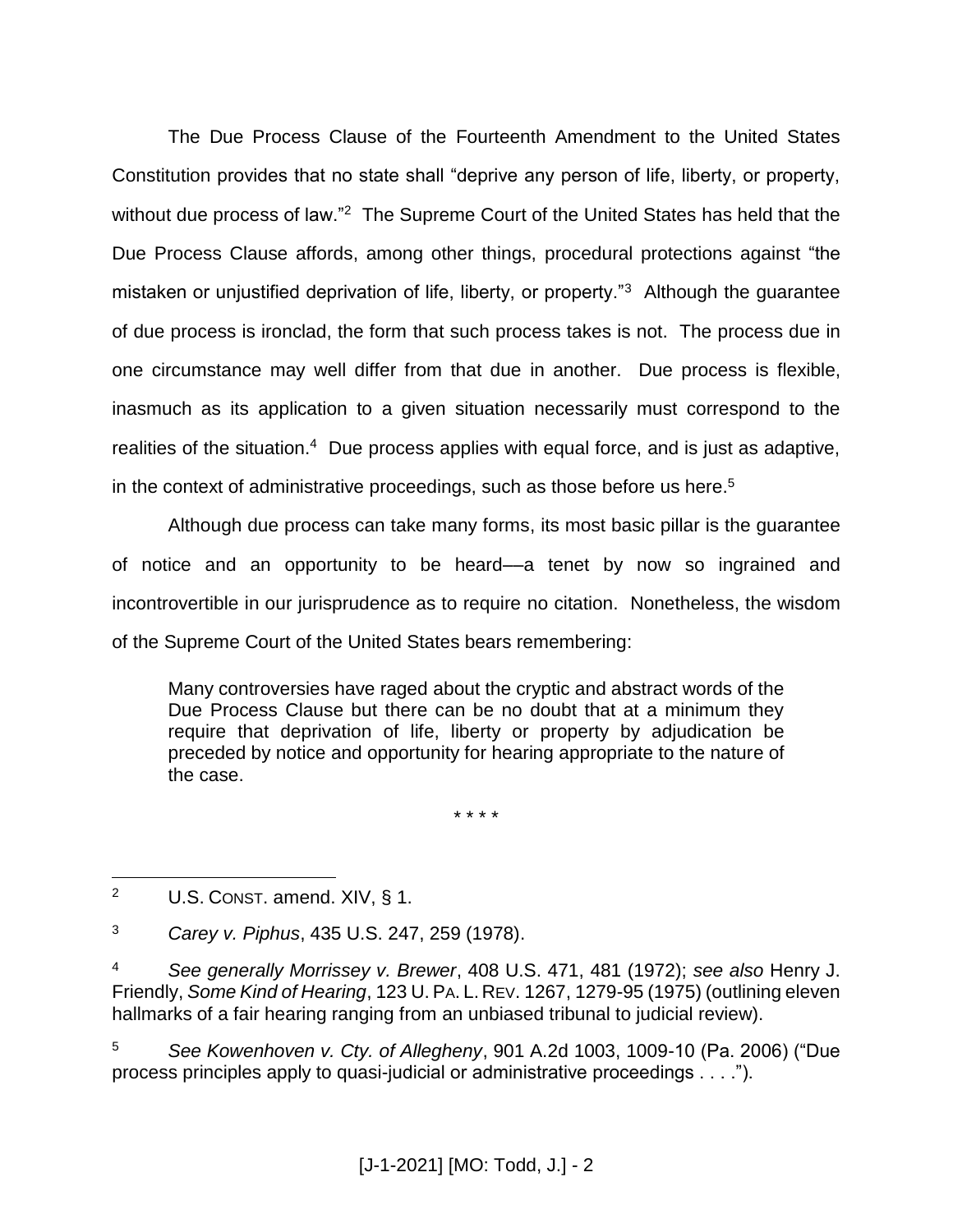This right to be heard has little reality or worth unless one is informed that the matter is pending and can choose for himself whether to appear or default, acquiesce or contest.

\* \* \* \*

An elementary and fundamental requirement of due process in any proceeding which is to be accorded finality is notice reasonably calculated, under all the circumstances, to apprise interested parties of the pendency of the action and afford them an opportunity to present their objections. The notice must be of such nature as reasonably to convey the required information  $\ldots$ <sup>6</sup>

Our legislature has recognized the fundamental nature of this principle, having long ago

enshrined it in Pennsylvania's Administrative Agency Law.<sup>7</sup>

 $\overline{a}$ 

In this case, the Board considered Quigley's eligibility *sua sponte*. It did so in the

absence of any notice that was reasonably calculated, under the circumstances, to

apprise Quigley that the Board planned to review this issue on appeal. Consequently,

the Board denied Quigley a meaningful choice between whether to appear or default,

acquiesce or contest. In so doing, the Board denied her the due process of law:

[D]ue process jurisprudence has never placed the onus upon the individual subject to the deprivation to anticipate such deprivation and launch a prophylactic challenge thereto. To the contrary, it is inherent in the concept of "notice" that the individual is to be provided with notice of adverse action; he is not expected to divine and preempt it. $8$ 

The Board's decision not to notify Quigley of its intent to review her eligibility for UC

benefits thrust Quigley into the role of soothsayer. Perhaps Quigley could have known

her eligibility was at risk had she gazed into a crystal ball, but even that would not suffice

<sup>6</sup> *Mullane v. Cent. Hanover Bank & Tr. Co.*, 339 U.S. 306, 313-14 (1950) (citations omitted).

<sup>7</sup> *See* 2 Pa.C.S. § 504 ("No adjudication of a Commonwealth agency shall be valid as to any party unless he shall have been afforded reasonable notice of a hearing and an opportunity to be heard.").

<sup>8</sup> *Commonwealth v. Hamlett*, 234 A.3d 486, 515 (Pa. 2020) (Wecht, J., dissenting).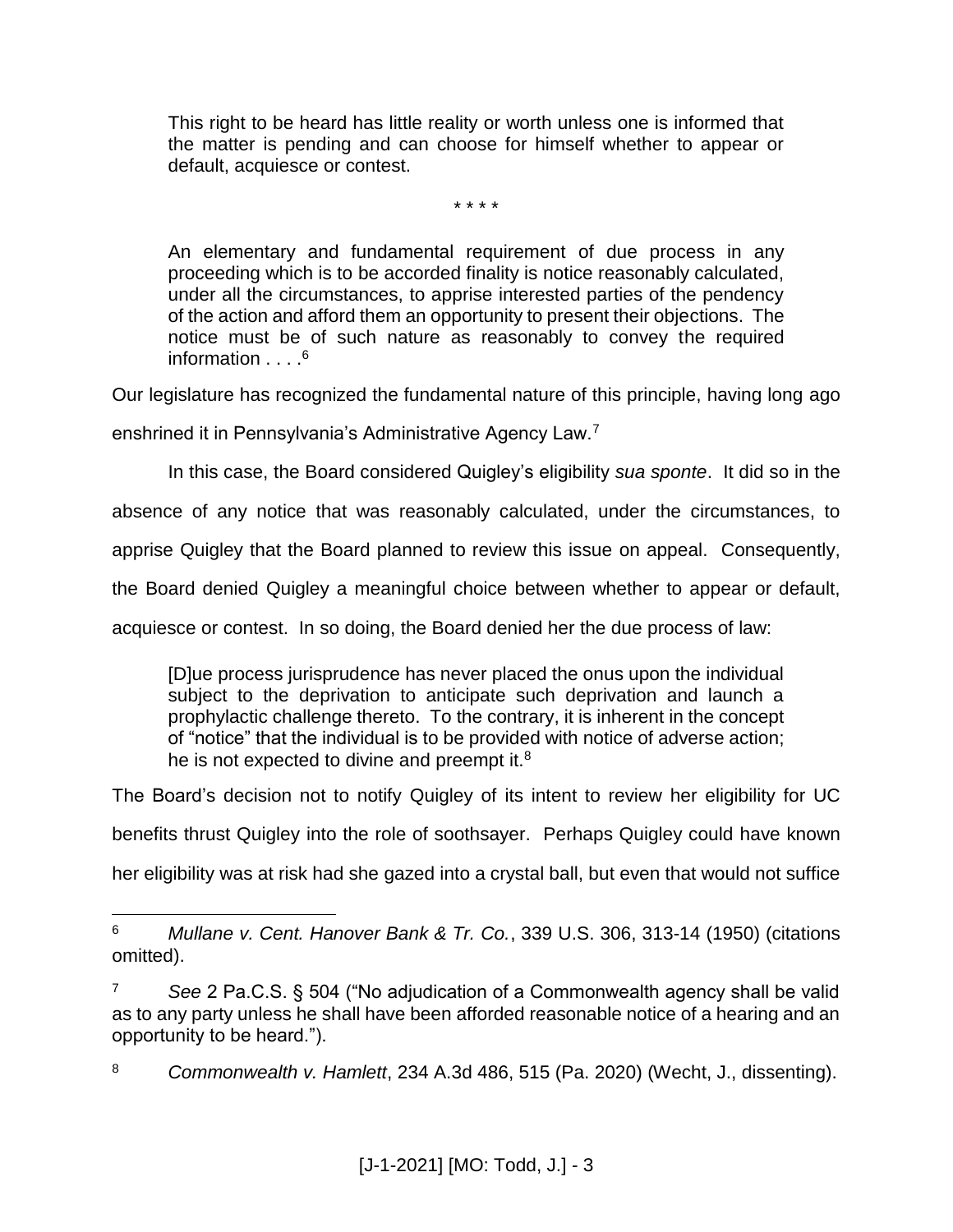as notice under *Mullane*, its progeny, or any reasonable understanding of the meaning of, and burdens associated with, the concept of notice.

Because Quigley had no notice of the Board's intent to review her eligibility, the Board, *ipso facto*, deprived Quigley of an opportunity to be heard on that issue. Fictional hearings have been known to observe better procedure than this.<sup>9</sup> In fact, by proceeding without Quigley's involvement, the Board deprived *itself* of any possible input Quigley could have offered regarding her eligibility. Most, if not all, legal proceedings contain some fact or law that a litigant or her counsel could clarify, thereby informing the decisionmaker and helping to ensure the fairness and reliability of the adjudication.<sup>10</sup> After all, the entire point of a hearing is to give the litigants an opportunity to reflect upon the pending controversy and then advance arguments in support of or against a position in order to

 $\overline{a}$ <sup>9</sup> Literature supplies the following example:

"Herald, read the accusation!" said the King.

On this the White Rabbit blew three blasts on the trumpet, and then unrolled the parchment-scroll, and read as follows:––

"The Queen of Hearts, she made some tarts All on a summer day: The Knave of Hearts, he stole those tarts And took them quite away!"

"Consider your verdict," the King said to the jury.

"Not yet, not yet!" the Rabbit hastily interrupted. "There's a great deal to come before that!"

LEWIS CARROLL, *Alice's Adventures in Wonderland*, *in* ALICE IN WONDERLAND 1, 85 (Donald J. Gray ed., W. W. Norton & Co. 3d ed. 2013) (1865).

<sup>10</sup> *See Snider v. Melindez*, 199 F.3d 108, 113 (2d Cir. 1999) ("[P]roviding the adversely affected party with notice and an opportunity to be heard . . . avoids the risk that the court may overlook valid answers to its perception of defects in the plaintiff's case.").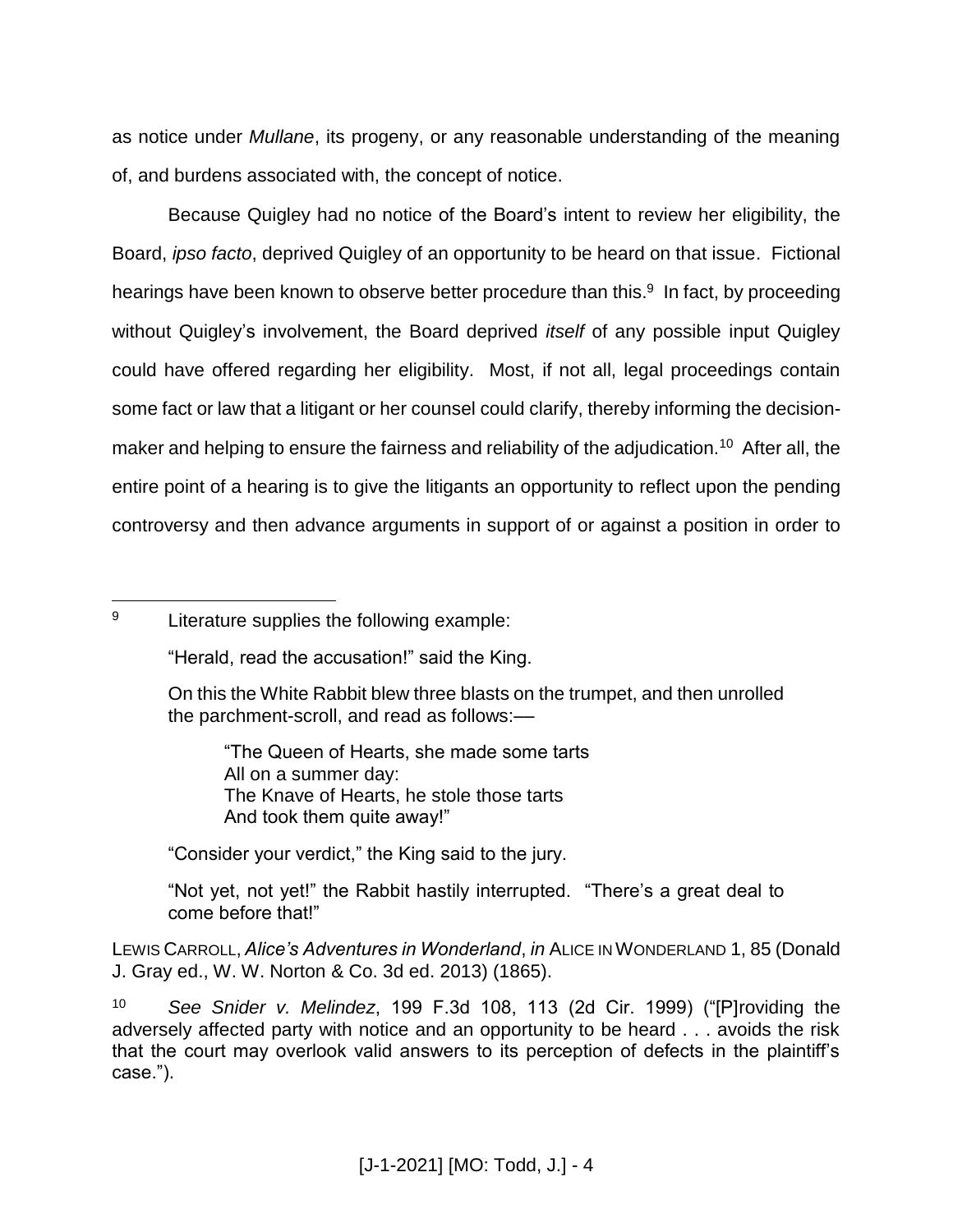aid the decision-maker in its deliberations.<sup>11</sup> Quigley received no such opportunity and, thus, lost through no fault of her own.<sup>12</sup>

Had the Board's *sua sponte* approach here been permitted to stand, it likely would have had a profound chilling effect upon claimants. Believing that they are entitled to greater UC benefits, but not wanting to risk the benefits that they already have secured, how many claimants would choose not to appeal a referee's decision lest the Board address some dispositive, though uncontested, issue that renders them ineligible for compensation? The least the Board could have done in this and similar cases involving *sua sponte* decisions without input from the losing party is grant reconsideration as a matter of course. Yet the Board declined to do even this much.<sup>13</sup> By failing to reconsider

 $\overline{a}$ <sup>11</sup> *See Palko v. Connecticut*, 302 U.S. 319, 327 (1937) ("The hearing, moreover, must be a real one, not a sham or a pretense.").

<sup>&</sup>lt;sup>12</sup> The dissents authored by Judge Cohn Jubelirer and Judge Wojcik argue that, as a layperson who chose to represent herself, Quigley assumed the risk of an adverse outcome when she appealed the referee's decision to the Board. *Quigley v. Unemployment Comp. Bd. of Review*, 225 A.3d 914, 928 (Pa. Cmwlth. 2020) (*en banc*) (Cohn Jubelirer, J., dissenting) (citing multiple cases); *id.* at 935-936 (Wojcik, J., dissenting) (same). While it is true that *pro se* litigants are not entitled to any advantage because of their lack of legal training, *Triffin v. Janssen*, 626 A.2d 571, 573 (Pa. Super. 1993), all of the cases cited in the dissents readily are distinguishable because the *pro se* litigants in those cases received notice and an opportunity to be heard. *See, e.g.*, *Groch v. Unemployment Comp. Bd. of Review*, 472 A.2d 286, 288 (Pa. Cmwlth. 1984) ("[A] review of the record reveals that Claimant was clearly advised . . . of her right to appeal to the Board. She exercised this right . . . . Claimant was afforded the required *opportunity* to be heard throughout this proceeding. Her failure to avail herself of that opportunity before the referee is no cause for any remedial action on her behalf . . . .") (emphasis in original). Quigley, on the other hand, received neither notice nor a hearing when the Board *sua sponte* reviewed her eligibility for UC benefits. Accordingly, this is an instance in which the fault does not lie with the litigant herself.

<sup>13</sup> *See* Maj. Op. at 31 ("The Board then compounded the prejudice by denying [Quigley's] motion for reconsideration or remand, thereby depriving her of her only chance to present evidence and argument on this question."); *see also Quigley*, 225 A.3d at 922 n.11 (stating that the due process violation here was most egregious because, in part, the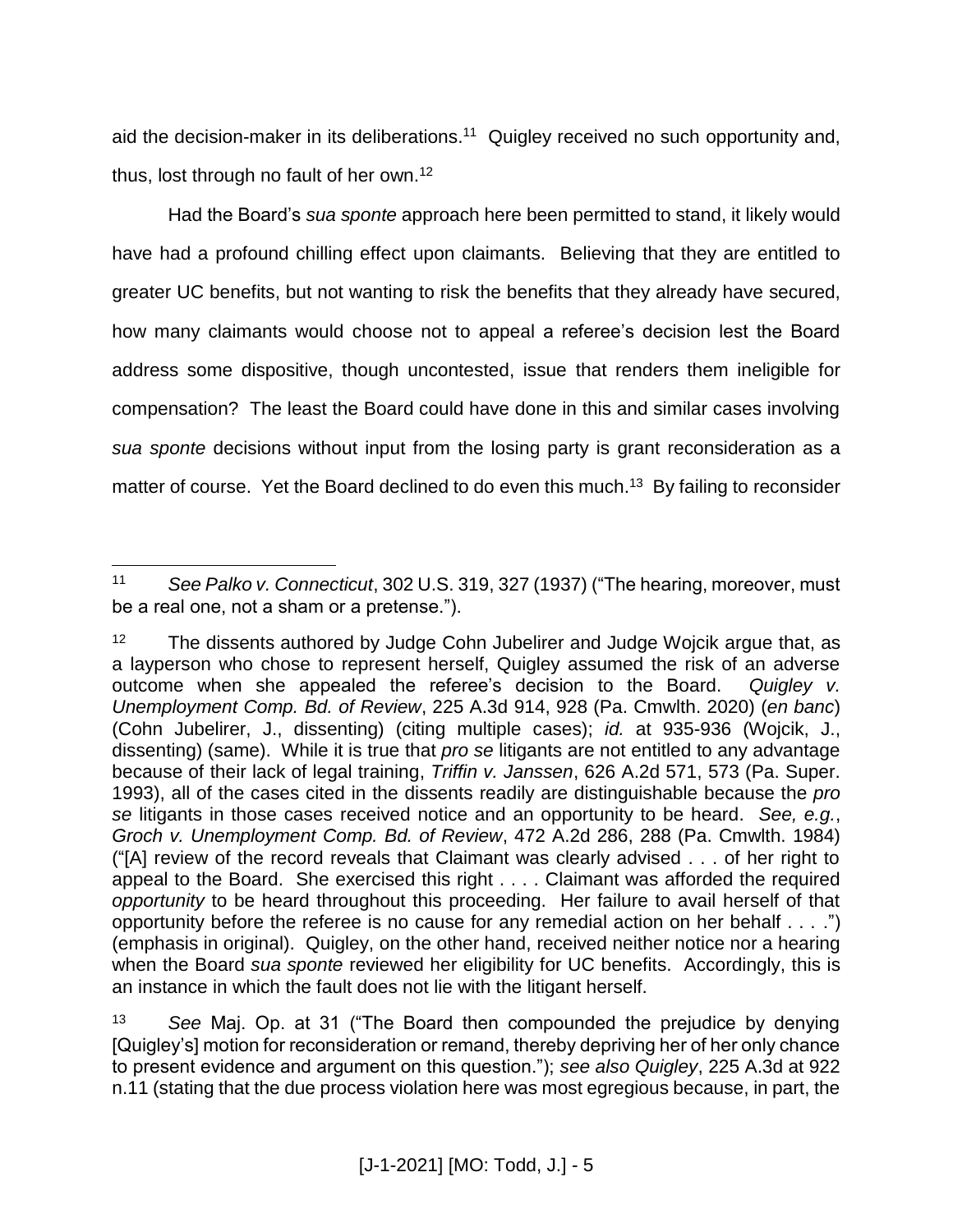the issue of Quigley's eligibility, the Board refused to acknowledge the possibility that other, as-yet-unexplored facts and authorities could alter its decision. Rarely can a decision-maker produce a reliably thorough adjudication without some input from the affected parties. 14 At the least, a sound adjudication in such circumstances is unpredictable and likely fortuitous.

This leads to my second point. *Sua sponte* decisions that forego notice and a hearing not only risk offending procedural due process, but they erode two vital aspects of the adversarial process: party control of litigation and the presence of a neutral decision-maker. The removal of these components diminishes the adversarial process and, by extension, public confidence in the law.<sup>15</sup>

 $\overline{a}$ 

<sup>15</sup> *See Joint Anti-Fascist Refugee Comm. v. McGrath*, 341 U.S. 123, 172 (1951) (Frankfurter, J., concurring) (stating that the adversarial process is the best way to "generat[e] the feeling, so important to a popular government, that justice has been done"). The ancient Greeks, progenitors of our democracy, also understood the primacy of the adversarial process:

ATHENA: Two sides are here, and only half is heard.

\* \* \* \*

Board "denied [Quigley's] request for reconsideration of its adjudication with no explanation").

<sup>14</sup> *See Gardner v. Florida*, 430 U.S. 349, 360 (1977) ("[D]ebate between adversaries is often essential to the truth-seeking function . . . ."); *see also Erie R.R. Co. v. Tompkins*, 304 U.S. 64, 88 (1938) (Butler, J., dissenting) ("It may not justly be assumed that the labor and argument of counsel for the parties would not disclose the right conclusion and aid the Court in the statement of reasons to support it."). To be sure, there are some notable exceptions to the general bar on *sua sponte* decisions. *See, e.g.*, *In re Adoption of K.M.G.*, 240 A.3d 1218, 1228 (Pa. 2020) (observing that subject matter jurisdiction may be raised by a court *sua sponte*); *Commonwealth v. Hill*, 16 A.3d 484, 494 (Pa. 2011) ("Rule 1925 violations may be raised by the appellate court *sua sponte* . . . ."). These kinds of *sua sponte* decisions are crucial as they implicate the competency of a court to adjudicate the controversy presented or necessarily curtail the scope of review. However, the Board's decision here implicates neither jurisdiction nor issue preservation. Rather, the Board reviewed *sua sponte*, and without notice and a hearing, the uncontested, factintensive determination of Quigley's eligibility for UC benefits.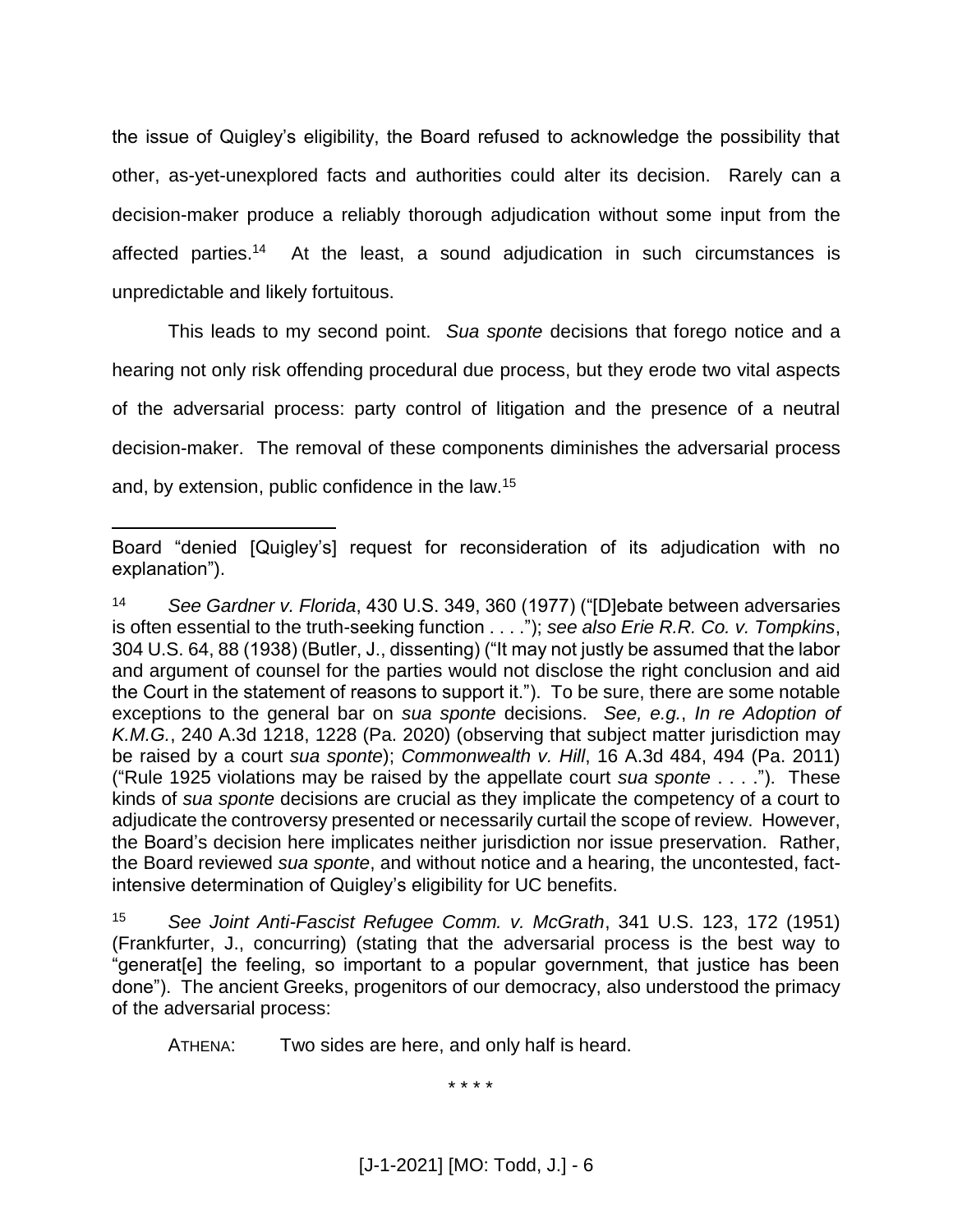Many jurists have identified this or that technique as the *sine qua non* of the adversarial process. For example, cross-examination, together with the Confrontation Clause, has famously been called "the greatest legal engine ever invented for the discovery of truth."<sup>16</sup> While such encomia are interesting in an academic sense, they could lead one to overlook the fact that the adversarial process is an amalgam that eludes easy distillation. It is a whole far greater than the sum of its many parts. In its simplest terms, the adversarial process is one in which legal disputes are resolved by having the parties present their conflicting views of fact and law before an impartial and relatively passive decision-maker.<sup>17</sup> While this generalization necessarily omits those outlier cases, such as Quigley's appeal to the Board, that do not conform perfectly to the textbook definition of the adversarial process, it nonetheless limns the general course taken by the majority of disputes in our legal system. Other models exist,<sup>18</sup> but the

> My contestants, summon your trusted witnesses and proofs, your defenders under oath to help your cause. And I will pick the finest men of Athens, return and decide the issue fairly, trulybound to our oaths, our spirits bent on justice.

AESCHYLUS, *The Eumenides*, *in* THE ORESTEIA 227, 250, 253 (Robert Fagles trans., Penguin Books 1977) (458 B.C.E.).

<sup>16</sup> *California v. Green*, 399 U.S. 149, 158 (1970) (cleaned up).

 $\overline{a}$ 

<sup>17</sup> *See, e.g.*, *United States v. Sineneng-Smith*, \_\_\_ U.S. \_\_\_, 140 S. Ct. 1575, 1579 (2020) ("In both civil and criminal cases, we rely on the parties to frame the issues for decision and assign to courts the role of neutral arbiter of matters the parties present.") (cleaned up).

<sup>18</sup> *See, e.g.*, John H. Langbein, *Land Without Plea Bargaining: How the Germans Do It*, 78 MICH. L. REV. 204, 206-10 (1979) (describing the inquisitorial process in German criminal trials); *see also* BLACK'S LAW DICTIONARY (11th ed. 2019) (defining "inquisitorial system" to mean "[a] system of proof-taking used in civil law, whereby the judge conducts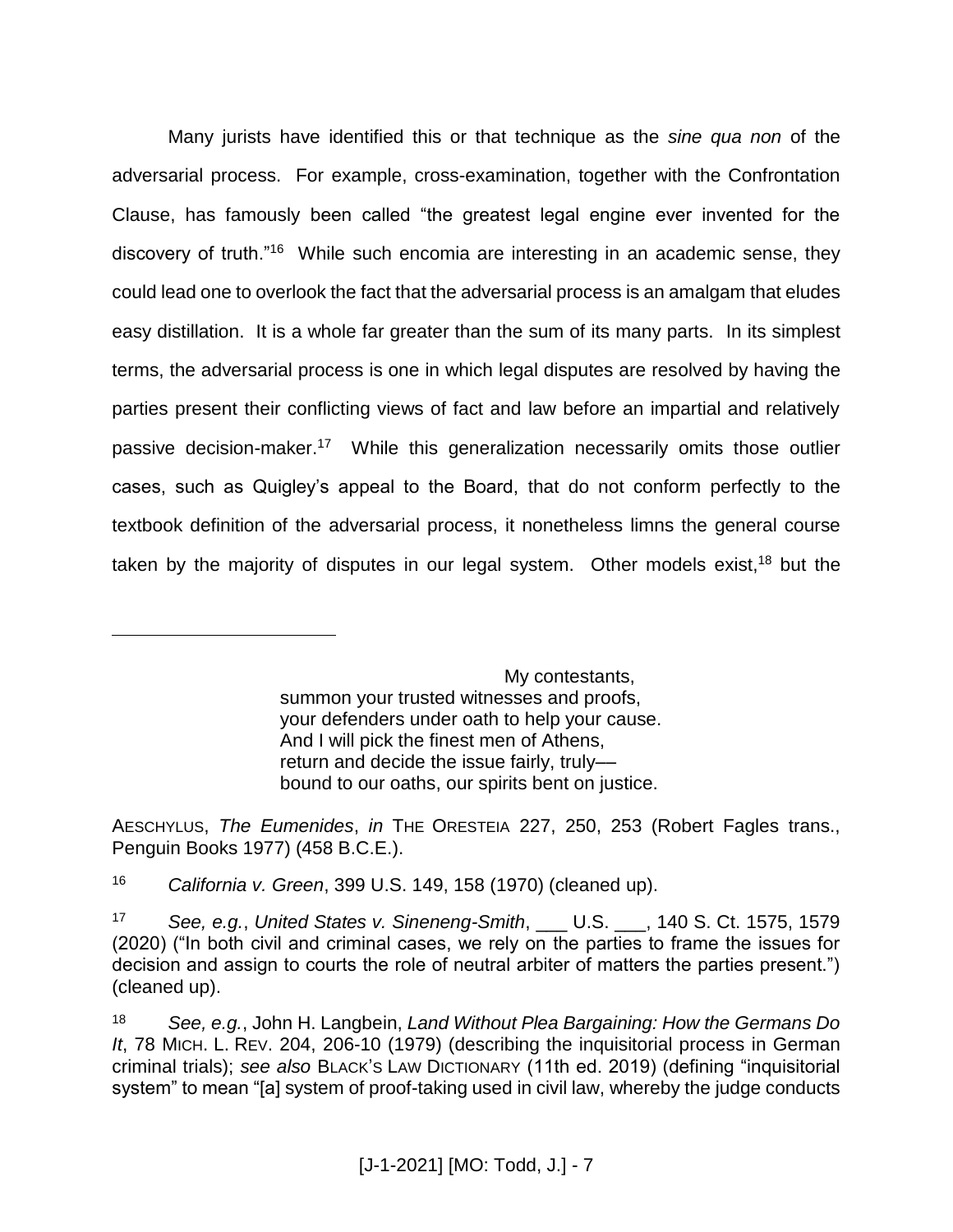adversarial process reigns in this country, where we rely upon it in the main to produce accurate verdicts, while also respecting individual autonomy.<sup>19</sup>

With this definition of the adversarial process in mind, one sees clearly the *dramatis personae*, their respective roles, and the method to be used. Two rival sides, a neutral arbiter, the sharp clash of proofs, and the resulting impartial (not infallible) judgment. Upset this dialectic, and the machinery of our jurisprudence can falter. This is precisely what happened when the Board *sua sponte* reviewed Quigley's eligibility for UC benefits.

Within our adversarial system, "zealous advocacy is not only tolerated, it is expected,"<sup>20</sup> yet the Board reviewed Quigley's eligibility unaided by any advocacy––either for or against. This should have signaled to the Board the need for restraint.<sup>21</sup> Notwithstanding the dearth of advocacy, the Board pressed on, addressing the eligibility issue under the aegis of its "super[-]adjudicatory responsibilities" as the defender of the

 $\overline{a}$ 

the trial, determines what questions to ask, and defines the scope and the extent of the inquiry").

<sup>19</sup> *See Pearson v. Ohio*, 488 U.S. 75, 84 (1988) (stating that the adversarial process "is premised on the well-tested principle that truth—as well as fairness—is best discovered by powerful statements on both sides of the question") (cleaned up); *see also Castro v. United States*, 540 U.S. 375, 386 (2003) (Scalia, J., concurring in part and concurring in the judgment) ("Our adversary system is designed around the premise that the parties know what is best for them, and are responsible for advancing the facts and arguments entitling them to relief.").

<sup>20</sup> *Am. Civil Liberties Union of Pa. v. Pa. State Police*, 232 A.3d 654, 670 (Pa. 2020).

<sup>21</sup> *See United States v. Fruehauf*, 365 U.S. 146, 157 (1961) (declining to rule upon issues "which remain unfocused because they are not pressed before the Court with that clear concreteness provided when a question emerges precisely framed and necessary for decision from a clash of adversary argument exploring every aspect of a multifaceted situation embracing conflicting and demanding interests").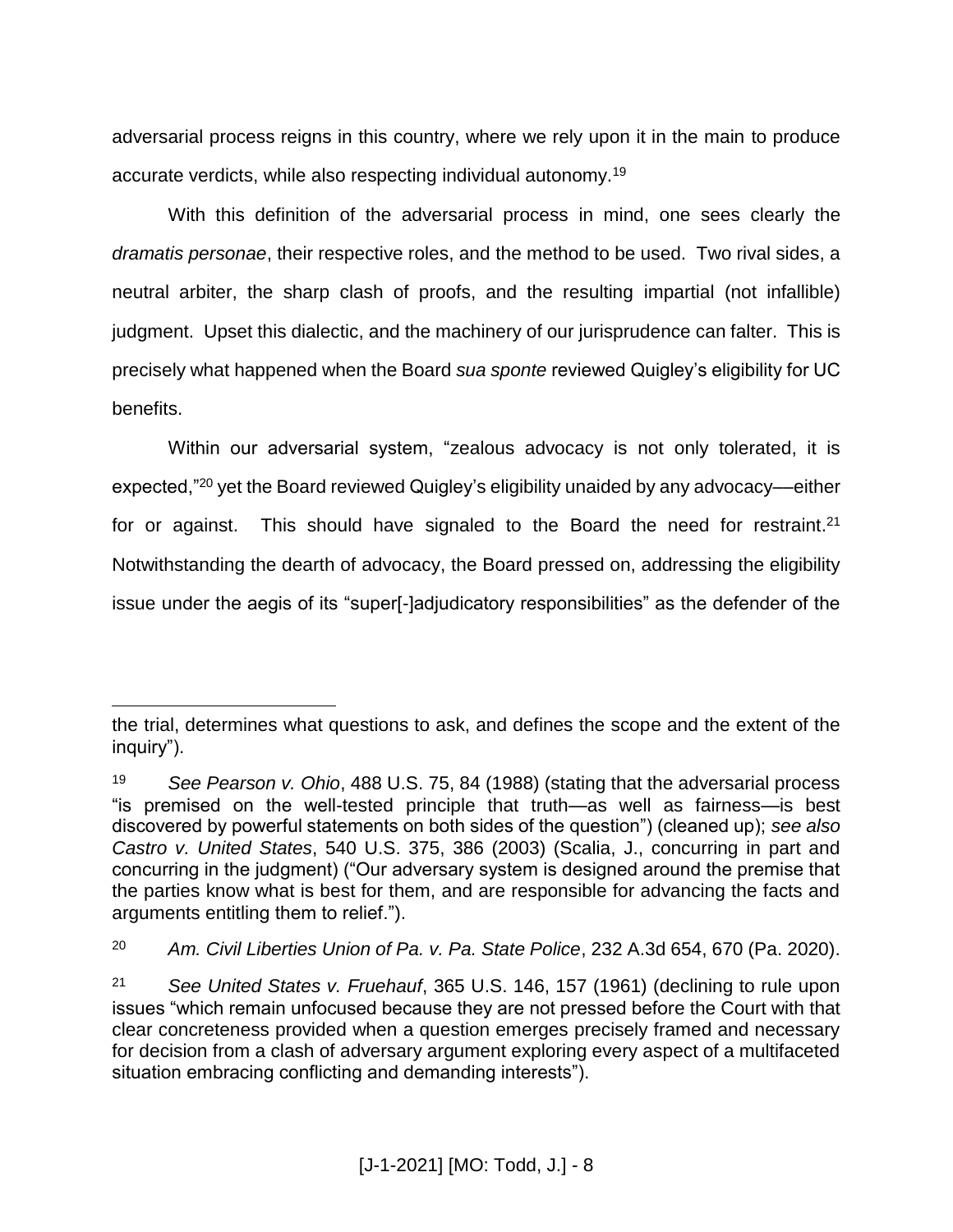UC Compensation Fund.<sup>22</sup> By pursuing such an agenda, rather than limiting itself to those issues squarely before it on appeal, the Board engaged in conduct that is incompatible with a neutral decision-maker's duty "to hold the balance nice, clear, and true."<sup>23</sup> Accordingly, Quigley's appeal to the Board was the antithesis of a party-controlled proceeding before a neutral decision-maker.<sup>24</sup> The Board assumed the mantle of omniscient inquisitor, reducing Quigley to a bystander in her own appeal.<sup>25</sup>

If "[t]he validity and moral authority of a conclusion largely depend on the mode by which it was reached,"<sup>26</sup> then the Board's decision here is bankrupt on both counts.<sup>27</sup> A scrupulously neutral decision-maker accedes to party control of the proceeding, and, in turn, that control lends the enterprise its legitimacy. Moreover, it is that legitimacy which endows judicial and quasi-judicial bodies with their authority, as they have few tools to secure compliance with their decisions. As Alexander Hamilton observed:

The executive not only dispenses the honors, but holds the sword of the community. The legislature not only commands the purse, but prescribes the rules by which the duties and rights of every citizen are to be regulated. The judiciary on the contrary has no influence over either the sword or the purse, no direction either of the strength or of the wealth of the society, and

<sup>25</sup> *See Fuentes v. Shevin*, 407 U.S. 67, 81 (1972) ("[F]airness can rarely be obtained by secret, one-sided determination of facts decisive of rights.") (cleaned up).

<sup>26</sup> *McGrath*, 341 U.S. at 171 (Frankfurter, J., concurring).

<sup>27</sup> *See Mapp v. Ohio*, 367 U.S. 643, 677 (1961) (Harlan, J., dissenting) (stating that ruling on an issue not raised by the parties is unlikely "to promote respect either for the Court's adjudicatory process or for the stability of its decisions").

 $\overline{a}$ <sup>22</sup> *See* Board's Br. at 27 (cleaned up).

<sup>23</sup> *See Tumey v. Ohio*, 273 U.S. 510, 532 (1927).

<sup>24</sup> *See McNeil v. Wisconsin*, 501 U.S. 171, 183 n.2 (1991) ("What makes a system adversarial . . . is . . . the presence of a judge who does not . . . conduct the factual and legal investigation himself, but instead decides on the basis of facts and arguments pro and con adduced by the parties.").